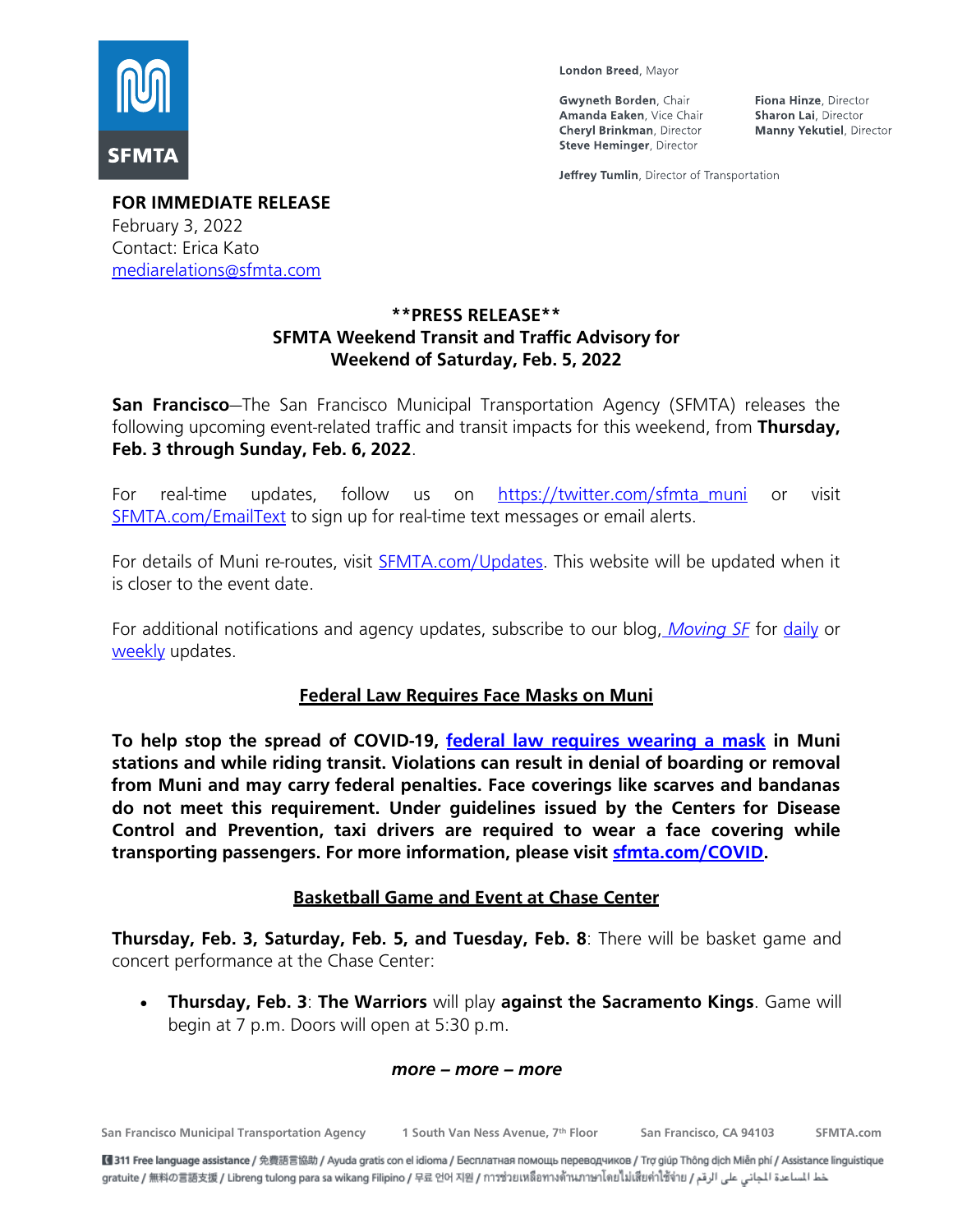

#### Basketball Game and Event at Chase Center *continued*

• **Saturday, Feb. 5 and Tuesday, Feb. 8**: **Concert performances by Bjork** will begin at 8 p.m. Doors will open at 6:30 p.m.

### *Supplemental Muni Service*

Muni will operate supplemental **78X Arena Express** service:

- Pre-event express shuttle service from 16<sup>th</sup> Street BART Station to 16<sup>th</sup> and 3<sup>rd</sup> streets will start two and a half hours before each game/event and will end one hour after game/event starts.
- **Post-event express shuttle service** from 16<sup>th</sup> and 3<sup>rd</sup> streets to 16<sup>th</sup> Street BART Station will run until the area clears.

#### *Special Event Parking Rates*

During basketball games and other major events with more than 10,000 expected attendees at the arena, **parking meters close to the arena will charge a special event rate of \$8 per hour.** These rates help reduce congestion and keep parking spots available in the neighborhoods near the arena, discouraging circling for free or cheap parking. Start times for special event rates vary based on the start time of the event. More information on special event parking regulations can be found on [www.sfmta.com/special-event-parking.](https://www.sfmta.com/getting-around/drive-park/oracle-park-and-chase-center-special-event-parking-regulations)

#### *Street Closures*

To accommodate events that will take place at the arena, the following street closures will be enforced two hours before and one hour after each event:

- 16<sup>th</sup> Street between 3<sup>rd</sup> Street and Terry Francois Boulevard
- Warriors Way between 3<sup>rd</sup> Street and Terry Francois Boulevard
- Northbound 3<sup>rd</sup> Street between 16<sup>th</sup> Street and Warriors Way will also be closed approximately 30 minutes before and 45 minutes after an event.
- Only local access will be allowed on Northbound Illinois Street between Mariposa and 16th streets.

#### *No Parking Zone*

To facilitate loading and pick up for Muni customers and patrons, **NO PARKING** will be in effect at these locations during events:

- $\bullet$  16<sup>th</sup> Street between 3<sup>rd</sup> Street and Terry Francois Boulevard
- Warriors Way between 3<sup>rd</sup> Street and Terry Francois Boulevard
- Terry Francois Boulevard (TFB) between Warriors Way and the 700 Block of TFB

*more – more – more*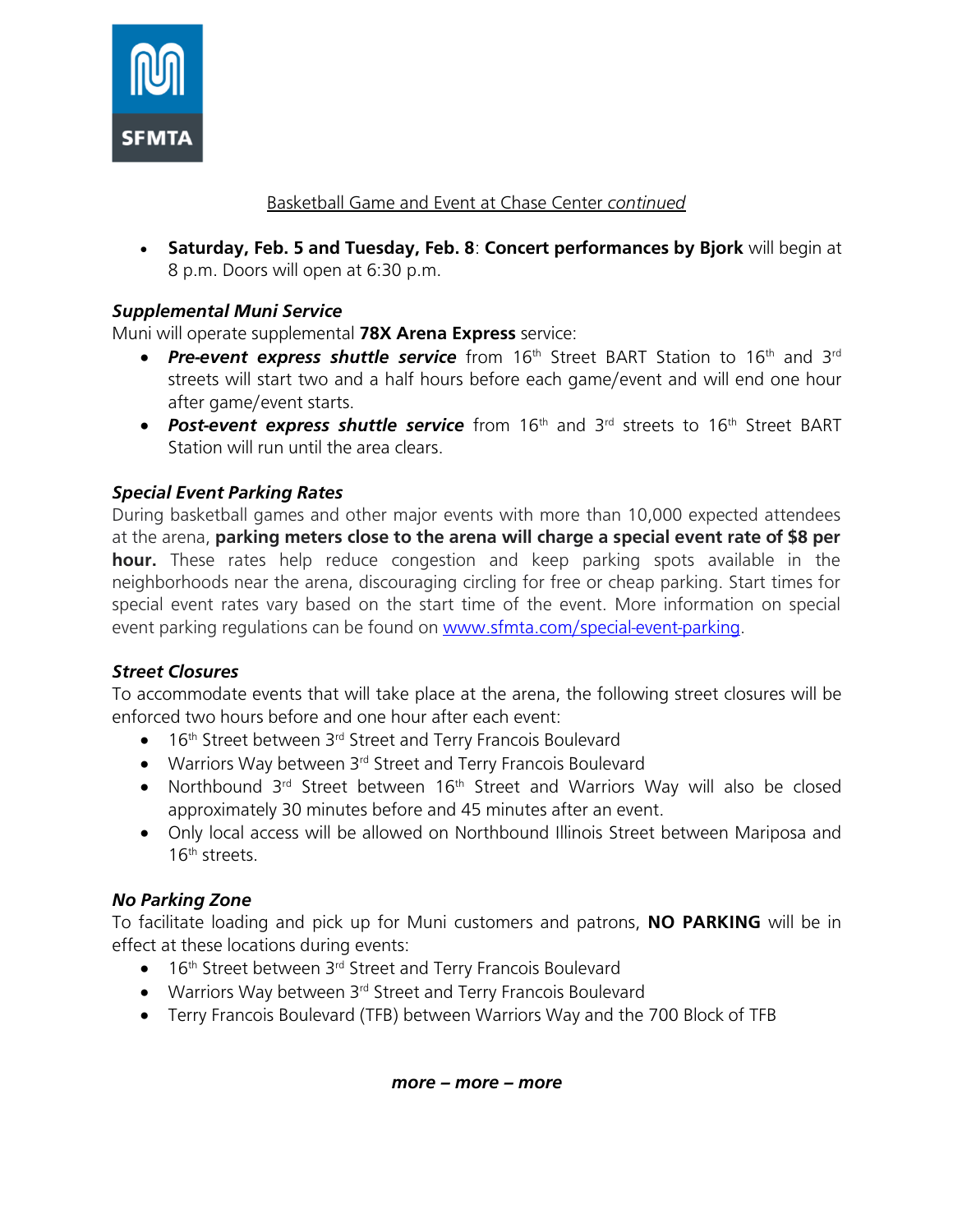

### Basketball Game and Event at Chase Center *continued*

## *Taxi Stands*

- There is one taxi stand located on southbound Terry Francois Boulevard.
- Ramp Taxis should use the loading zone on eastbound Warriors Way (formerly South Street) at Bridgeview Way.

For details about transportation to the Chase Center, including Muni service and connections from the Bay Area transit system to Muni, visit **[SFMTA.com/ChaseCenter.](https://www.sfmta.com/places/chase-center#Muni)** 

# **Kaiser Permanente San Francisco Half Marathon & 5k**

**Sunday, Feb. 6:** The annual Kaiser Permanente San Francisco Half Marathon & 5K Race will take place in Golden Gate Park. The run starts near Stow Lake and continues throughout Golden Gate Park, the Panhandle and Great Highway. There will be both a 5K and a halfmarathon, with 9,500-10,000 runners expected.

The following Muni routes will be affected: **18 46th Ave, 33 Ashbury-18th St, 43 Masonic, 44 O'Shaughnessy**

# **CONSTRUCTION WORK AND OTHER UPDATES**

### **NEW: Central Embarcadero Safety Project**

**Now through February 2022**, new safety improvements are being added to The Embarcadero between Mission Street and Broadway in the vicinity of the Ferry Building.

Key changes include:

- An extension of the two-way, protected bikeway on the waterside of The Embarcadero (currently in place between Harrison and Mission streets) northward to Broadway.
- A reduction in northbound travel lanes to two, decreasing pedestrian exposure to traffic at crosswalks and encouraging safer speeds.
- Modifications to loading zones, parking, and bus stops in the Ferry Building area to better serve businesses and ferry passengers.

During construction travel delays along The Embarcadero in the northbound direction is expected. Periodic lane closures are necessary to ensure the safety of crews working in the roadway. Two travel lanes will be maintained as possible, but there will be periods when there will be a single northbound travel lane.

For more project information and to sign up for updates, visit **[SFMTA.com/Embarcadero.](https://www.sfmta.com/projects/embarcadero-enhancement-program)**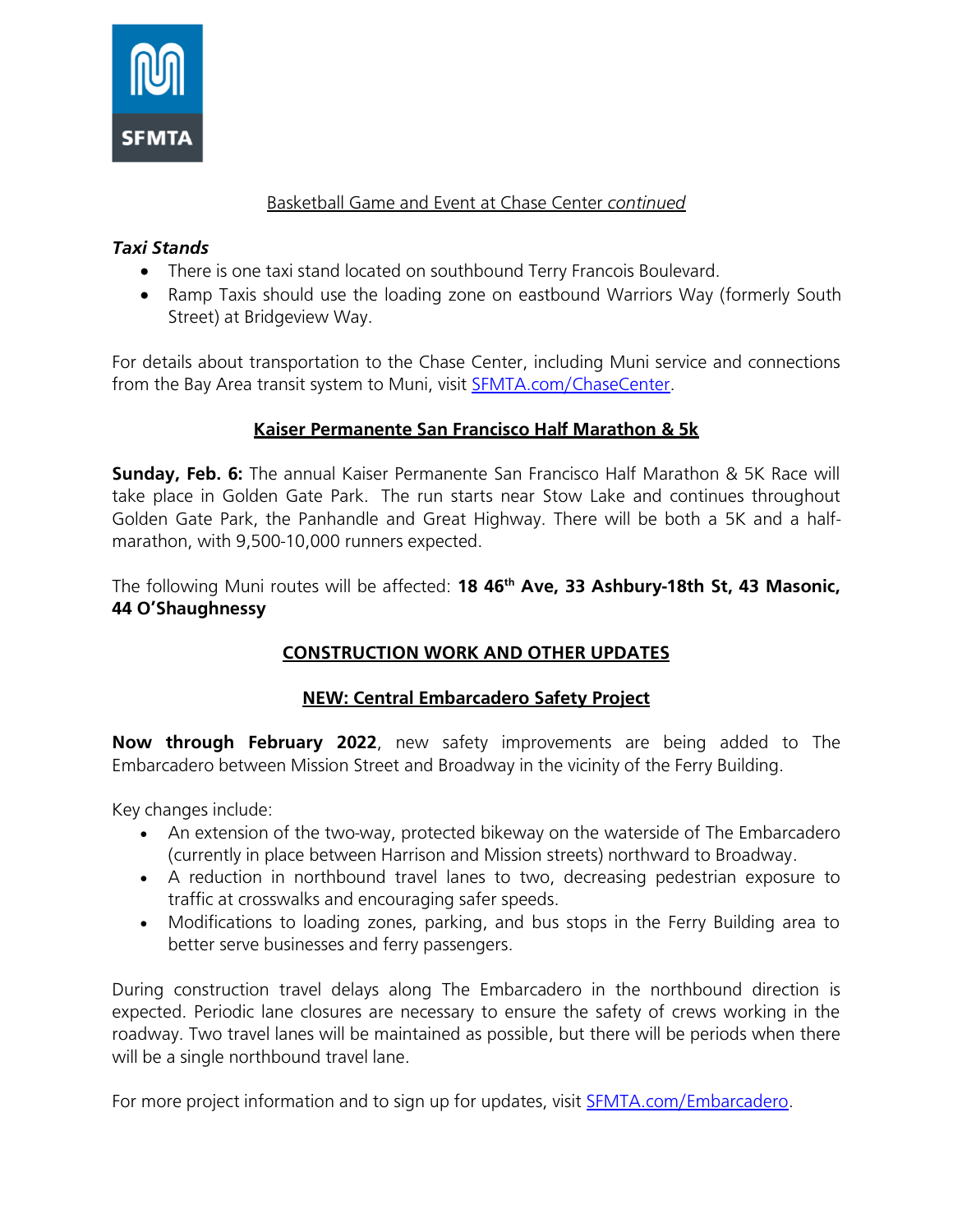

#### **UPDATE: Van Ness Improvement Project**

There is no active construction scheduled for this weekend. Current lane changes will remain in place. For more project details and the latest construction updates, visi[t](https://www.sfmta.com/projects/van-ness-improvement-project) [SFMTA.com/VanNess.](https://www.sfmta.com/projects/van-ness-improvement-project)

# **ONGOING**

#### **ONGOING: Muni's COVID-19 Core Service Network**

Some Muni routes have been modified as a result of COVID-19 pandemic restrictions, the city's emergency order and ongoing resource constraints. **Muni Metro's subway hours have been extended to midnight, Monday through Saturday and until 10 p.m. on Sunday**, visit the [Service Changes](https://www.sfmta.com/blog/late-night-metro-and-more-j-church-service-starts-october-2-2021) webpage for details. For details on Muni's current routes and service, visit individual route webpages or the Muni [Core Service](https://www.sfmta.com/travel-updates/covid-19-muni-core-service-plan) Plan. For more information about Muni Metro rail service and Metro bus substitution, visit the [Rail Recovery](https://www.sfmta.com/projects/rail-recovery) webpage.

#### *Current Muni Service:*

*The following Muni routes run from 5 a.m. to midnight daily***:** 1 California, 5 Fulton, 8 Bayshore, 9 San Bruno, 14 Mission, 22 Fillmore, 24 Divisadero, 25 Treasure Island, 28 19<sup>th</sup> Avenue, 29 Sunset, 30 Stockton, 38 Geary, 43 Masonic, 44 O'Shaughnessy, 48 Quintara/24th Street and 49 Van Ness.

**Until further notice, Muni buses will continue to serve the L Taraval Metro line.**

• **Core Routes in Service: F Market & Wharves (Fisherman's Wharf and Castro & Market streets); J Church (Balboa Park to Church & Duboce streets); KT Ingleside-Third; M Ocean View; N Judah (Ocean Beach to 4th and King streets); L Taraval Bus (all buses) (SF Zoo to Embarcadero); 1 California; 5 Fulton; 5R Fulton Rapid; 7 Noriega; 8 Bayshore (rerouted to Stockton); 9 San Bruno, 9R San Bruno Rapid (weekday only); 12 Folsom/Pacific (Financial District to Rincon Hill), 14 Mission; 14R Mission Rapid; 15 Bayview-Hunters Point Express; 18 46th Avenue; 19 Polk; 22 Fillmore; 23 Monterey (modified route); 24 Divisadero; 25 Treasure Island; 27 Bryant (modified route); 28 19th Avenue; 29 Sunset; 30 Stockton; 31 Balboa; 33 Ashbury-18th Street; 35 Eureka; 36 Teresita; 37 Corbett (Twin Peaks and Van Ness & Market Street); 38 Geary; 38R Geary Rapid; 39 Coit; 43 Masonic (Geary Boulevard to Crocker Amazon); 44 O'Shaughnessy; 45 Union-Stockton;**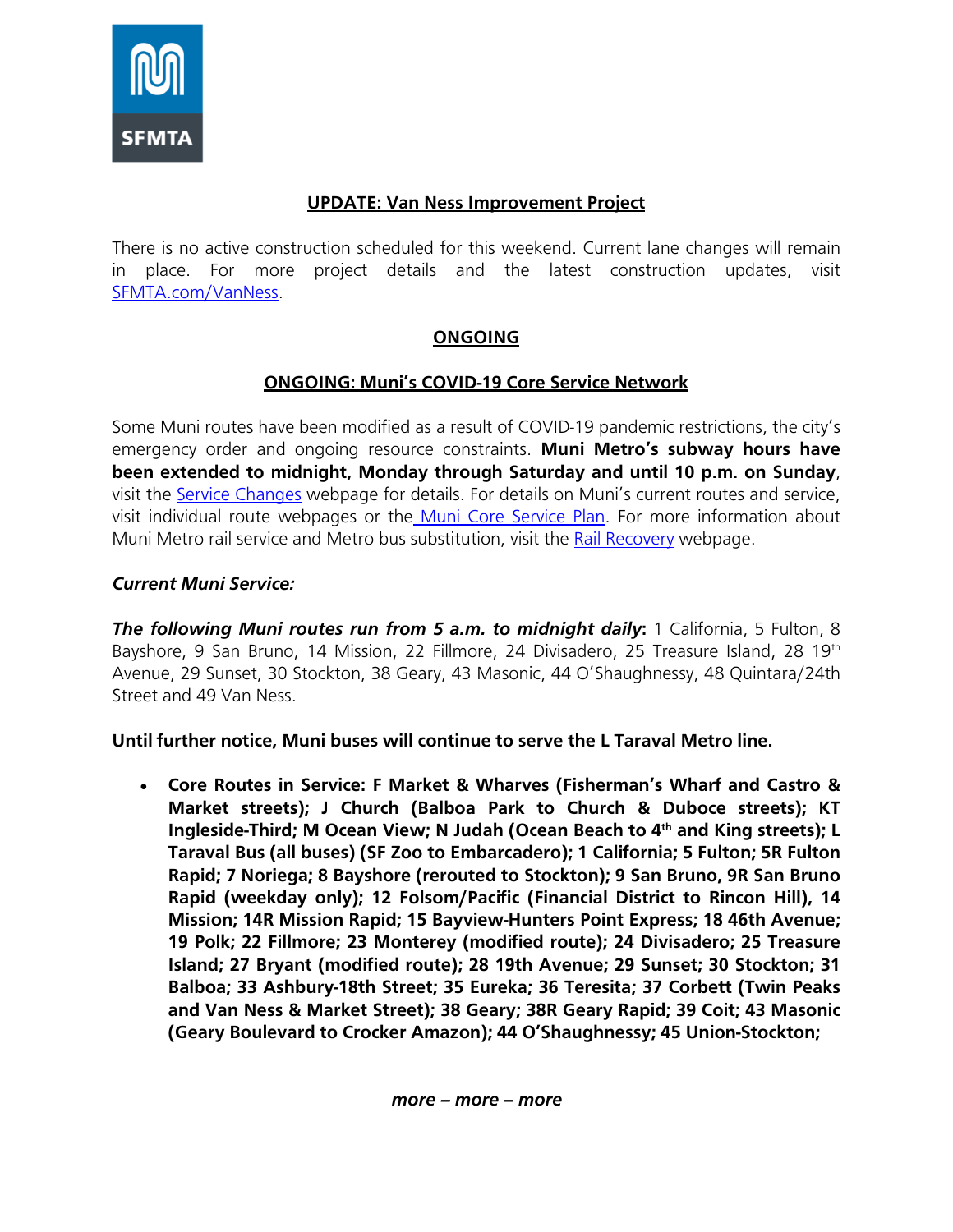

#### ONGOING: Muni's COVID-19 Core Service Network *continued*

- **48 Quintara/24th Street (modified route); 49 Van Ness/Mission (extended from North Point to Powell and Beach); 52 Excelsior (modified route); 54 Felton (Daly City BART to Hunters Point); 55 Dogpatch; 56 Rutland; 57 Parkmerced (modified route); 58 Lake Merced (NEW); 66 Quintara (modified route) and 67 Bernal Heights**.
- **Daily Owl service starts at midnight, except for the L Owl which begins service at 10 p.m.**
- **The following routes are running 24 hours a day or providing special Owl Service: L Owl; N Owl; 5 Fulton; 14 Mission; 22 Fillmore; 24 Divisadero; 25 Treasure Island; 38 Geary; 44 O'Shaughnessy; 48 Quintara/24th Street; 90 San Bruno Owl; 91 3rd Street/19th Avenue Owl.**

# **ONGOING: 19th Avenue (CA Route 1) Combined City Project**

**San Francisco Public Works is leading a multi-agency project to replace aging infrastructure and improve safety along 19 th Avenue between Holloway Avenue and Lincoln Way.**

Construction work for the first segment of this project along 19th Avenue between Lincoln Way and Noriega Street has begun.

As part of the [19th Avenue](https://www.sfpublicworks.org/19th-Avenue) Combined City Project, the SFMTA will implement transit priority and safety improvements for people walking along the route of the 28 19th Avenue. The improvements will make it safer to walk, remove stops to make transit service more reliable, and enhance customers' experiences—on and off the bus.

To improve safety along 19<sup>th</sup> Avenue, the SFMTA will: **1)** install pedestrian bulbs at 19 intersections and transit bulbs at 13 intersections; **2)** modify traffic and pedestrian signals to give people who walk more time to cross the street; and **3)** extend the bus zone at one intersection. Installing transit bulbs allow Muni vehicles to stop for passengers without having to pull out of traffic, and pedestrian bulbs increase the visibility at intersections of people who walk.

*more – more – more*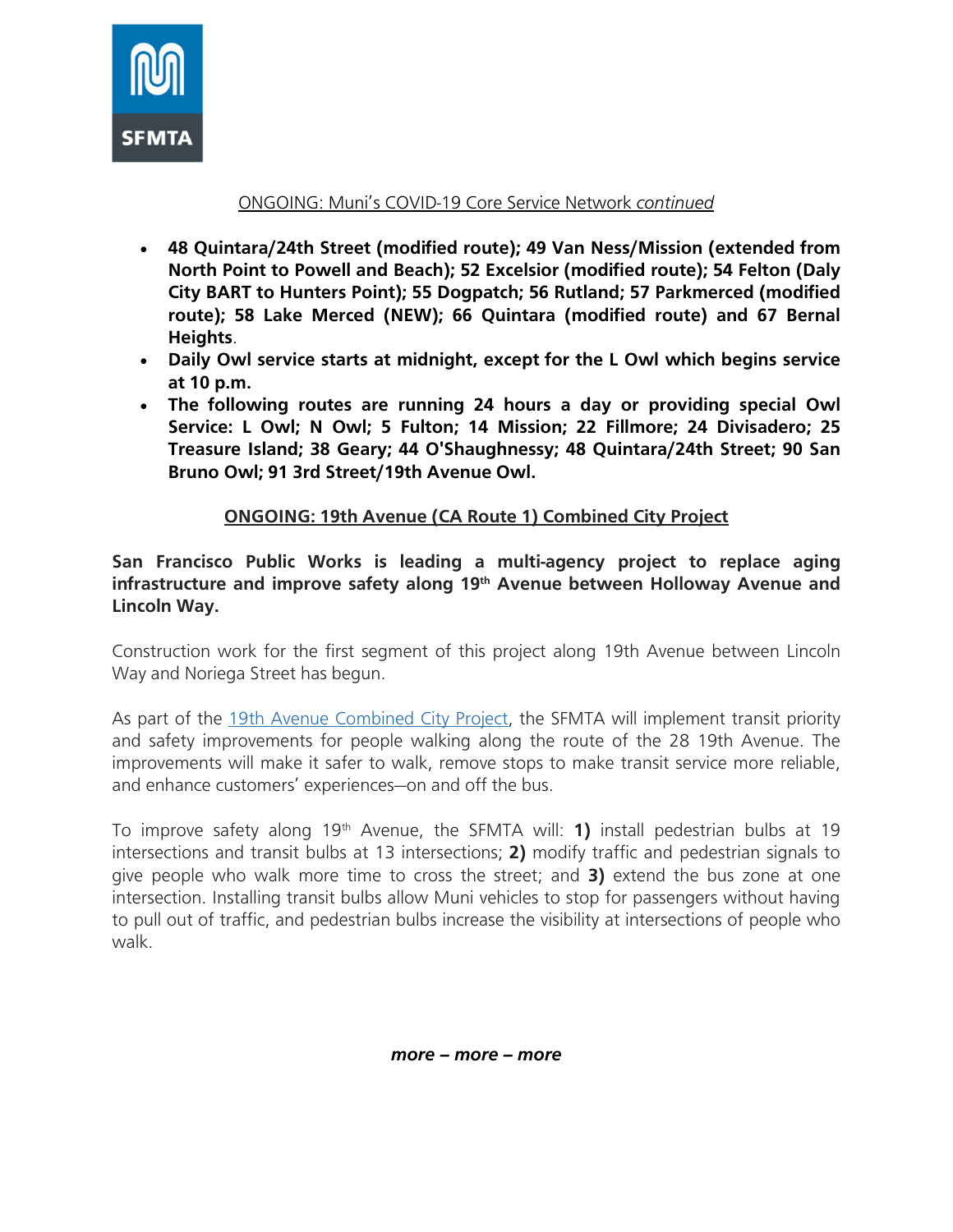

#### ONGOING: 19th Avenue (CA Route 1) Combined City Project *continued*

As part of the project, seven Muni stops were removed on 19th Avenue between Irving Street and Ocean Avenue last October. **The following Muni routes have been affected with the stop removal:**

- **28 19th Avenue**
- **91 3rd Street/19th Avenue Owl**

To find additional information about the transit reliability and pedestrian safety components, visit [sfmta.com/28Rapid.](https://www.sfmta.com/projects/28-19th-avenue-rapid-project) For overall project information, visit [sfpublicworks.org/19th-Avenue.](http://sfpublicworks.org/19th-Avenue)

### **ONGOING: Shared Spaces Program**

The city's multi-agency [Shared Spaces](https://sf.gov/shared-spaces) program opened some parts of streets in San Francisco to create public space for outdoor dining, retail, cultural activities and physical distancing. The program allows the use of sidewalks, parking space, full or partial streets, or other nearby public spaces like parks and plazas for a wide range of activities responding to the COVID pandemic, as allowed by San Francisco's Public Health Order. For details, locations and updates on street closures related to Shared Spaces, visit [SFMTA.com/SharedSpaces.](https://www.sfmta.com/projects/shared-spaces)

### **ONGOING: Essential Trip Card Discount Program**

The SFMTA's temporary special program, **Essential [Trip Card](https://www.sfmta.com/getting-around/accessibility/paratransit/essential-trip-card)** (ETC) Program, will assist people with disabilities and older adults to make essential trips under Muni's temporary transit changes. The program provides two to three round trips at an 80% discount per month, i.e. rider pays \$6 to receive a value of \$30 or pays \$12 to receive a \$60 value. Riders may receive additional value up to \$120 of taxi service per month per customer upon request.

**To qualify for the program: customer must be either age 65 or older or an adult with disabilities.** Eligible adults may apply for the ETC program by calling 311 and mentioning the program. Staff will be available between 9 a.m. and 4:45 p.m., Monday through Friday. Visit <https://www.sfmta.com/etc> for additional details and for a list of San Francisco taxi companies, visit [https://www.sfmta.com/taxi/directory.](https://www.sfmta.com/getting-around/taxi/directory)

**SFMTA's pre-existing Shop-a-Round program that offers registered seniors and people with disabilities personalized assistance and rides to and from grocery stores and farmers markets is still available and will continue post public health order.** For more information, visit [https://www.sfmta.com/shop-round.](https://www.sfmta.com/getting-around/accessibility/shop-round)